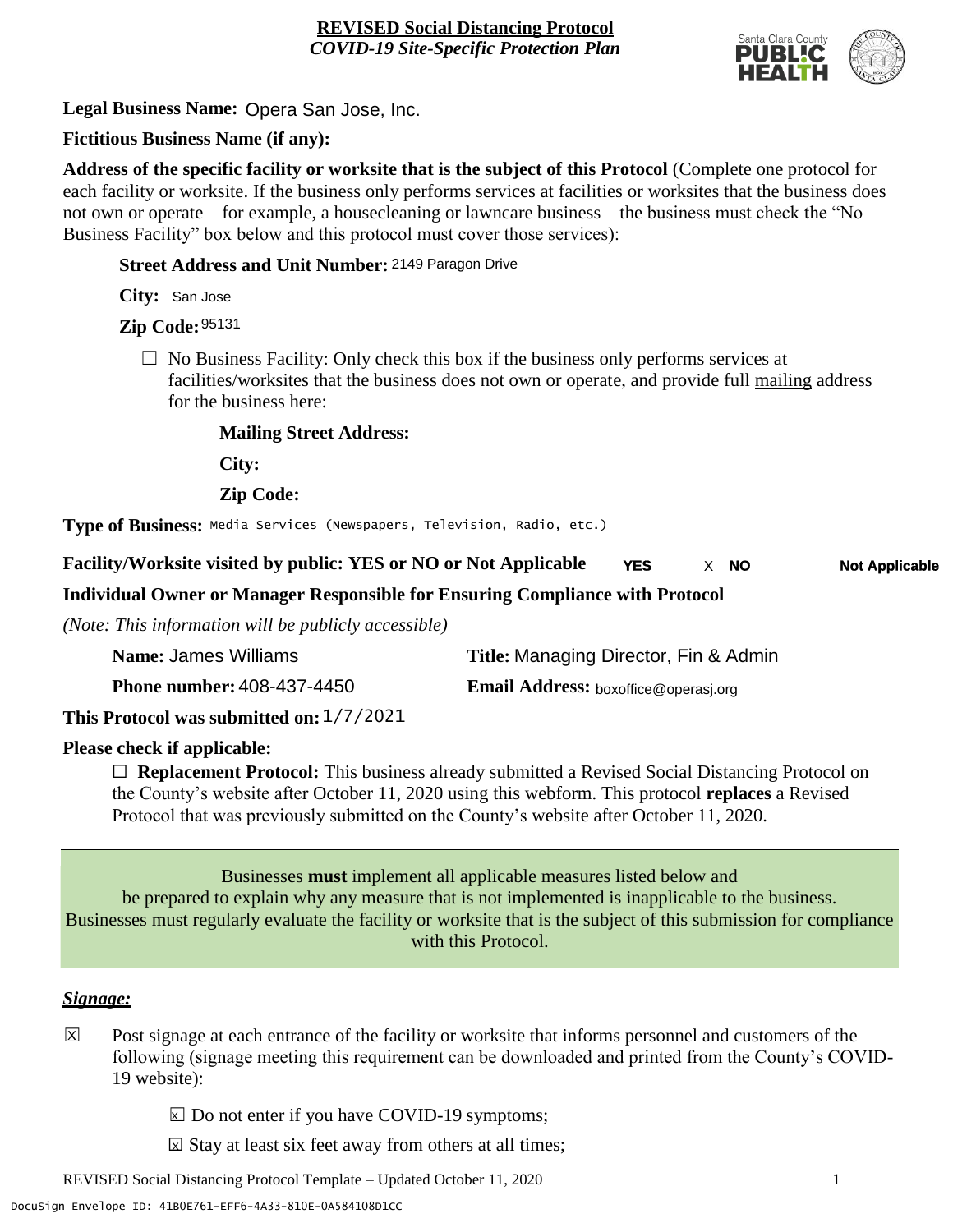

- ☐ Face coverings required to enter (except for very young children, if medically inadvisable, or X for communication by or with people who are hearing impaired);
- ⊠ Cover sneezes and coughs with cloth, tissue, or elbow;
- ⊠ Do not shake hands or engage in unnecessary physical contact.
- Post signage at appropriate locations throughout the facility/worksite reminding everyone to wear face coverings and stay at least six feet away from others. X
- Post a copy of your updated COVID-19 PREPARED Sign and Social Distancing Protocol Visitor Information Sheet at each entrance where they can easily be viewed. These documents will be provided to you electronically when you submit this Revised Social Distancing Protocol.  $\mathbb{Z}$

#### *Personnel Training:*

- After submission, distribute copies of the completed Protocol to all personnel, and train all personnel on this Protocol.  $\mathbf x$
- $\Box$  For businesses that perform services for facilities or worksites that the business does not own or operate, distribute a copy of the completed Protocol to the owner or operator of each facility or worksite where the business performs services.
- Train personnel on basic information regarding COVID-19 from the CDC available at [https://www.cdc.gov/coronavirus/2019-ncov/index.html,](https://www.cdc.gov/coronavirus/2019-ncov/index.html) including how to prevent COVID-19 from spreading, who is especially vulnerable to the disease, and when to seek medical attention.  $\mathsf{X}$
- Train personnel on screening themselves for COVID-19 symptoms, including temperature and/or symptom checks using CDC guidelines available at [https://www.cdc.gov/coronavirus/2019-](https://www.cdc.gov/coronavirus/2019-ncov/symptoms-testing/symptoms.html) [ncov/symptoms-testing/symptoms.html.](https://www.cdc.gov/coronavirus/2019-ncov/symptoms-testing/symptoms.html) https://www.cdc.gov/coronavirus/2019- ncov/symptoms-testing/symptoms.html  $|\mathsf{X}|$
- Train personnel on the need to stay home and get tested if they have a frequent cough, fever, difficulty breathing, chills, muscle or body aches, headache, sore throat, nausea, vomiting, diarrhea, tiredness, or recent loss of taste or smell. Ensure all personnel know they must also stay home if they or someone they live with has been diagnosed with COVID-19, or if they've had close contact with someone diagnosed with COVID-19.  $\overline{\mathsf{x}}$
- Train personnel on County guidance for when it is safe to return to work if they have COVID-19 symptoms, have tested positive for COVID-19, or have had close contact with someone who has tested positive for COVID-19. County guidelines are available at: [https://www.sccgov.org/sites/covid19/Pages/business-guidance.aspx#business\\_safety\\_guidance.](https://www.sccgov.org/sites/covid19/Pages/business-guidance.aspx#business_safety_guidance.) https://www.sccgov.org/sites/covid19/Pages/business-guidance.aspx#business\_safety\_guidance  $\overline{\mathbf{x}}$
- Train personnel on the need for frequent handwashing with soap and water, mandatory face coverings, the importance of social distancing, and other measures required in this Protocol.  $\overline{\mathsf{x}}$
- Train personnel on the importance of getting tested for COVID-19 in accordance with County guidance available at [https://www.sccgov.org/sites/covid19/Pages/covid19-testing.aspx,](https://www.sccgov.org/sites/covid19/Pages/covid19-testing.aspx) and explain that testing is available through their healthcare provider or at free community testing sites [\(www.sccfreetest.org](http://www.sccfreetest.org/) ).  $\vert X \vert$
- Inform personnel that they can report any deficiencies in compliance with Social Distancing Protocol requirements by this business or any other at which they may work at [www.sccCOVIDconcerns.org](http://www.scccovidconcerns.org/) or by calling the County Office of Labor Standards Enforcement Advice Line at 866-870-7725.  $\overline{\mathbf{x}}$
- Inform personnel about employer or government-sponsored leave benefits that personnel may be entitled  $\boxtimes$

REVISED Social Distancing Protocol Template – Updated October 11, 2020 2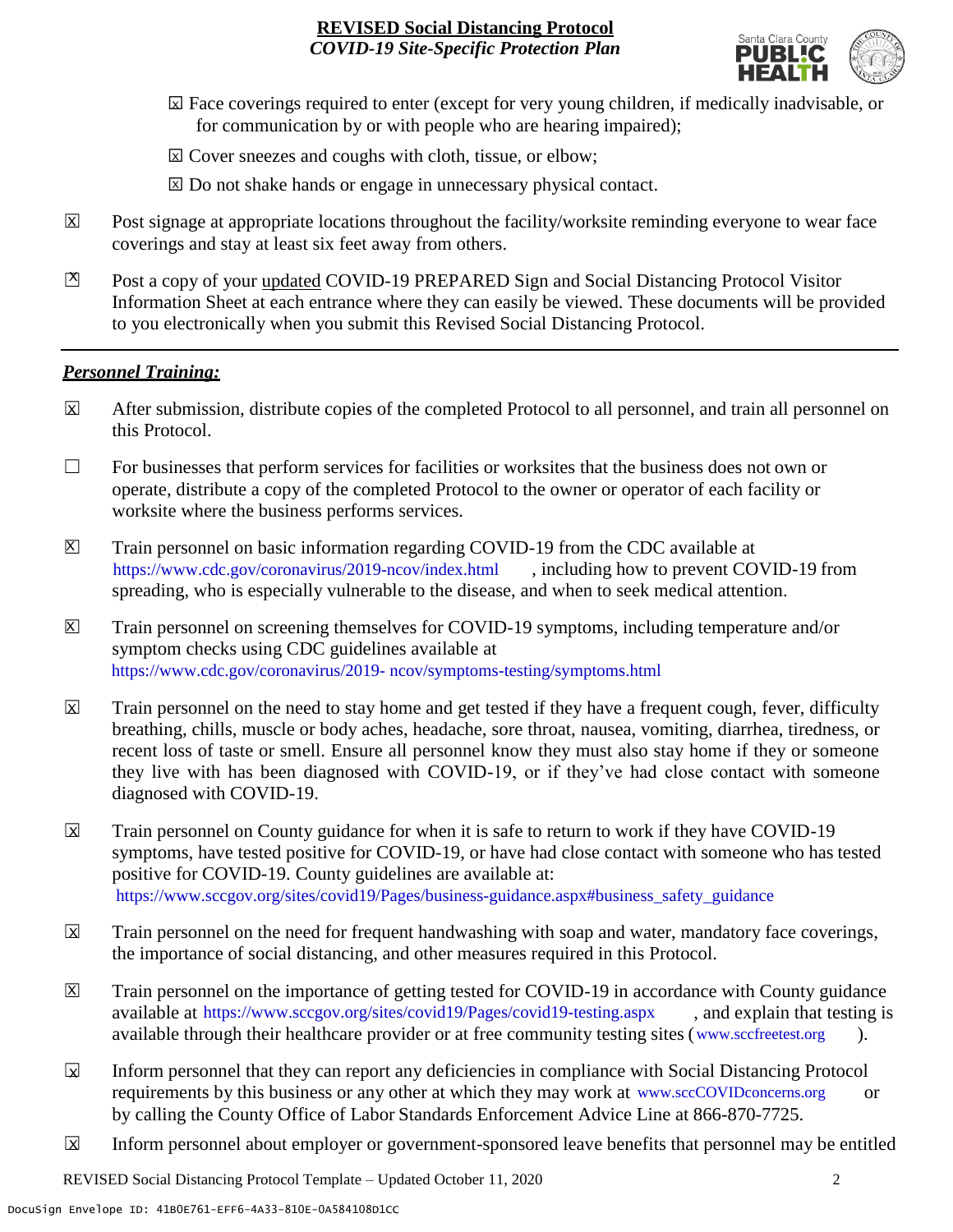

to receive, including those benefits identified at the following address: [https://www.labor.ca.gov/coronavirus2019/#chart.](https://www.labor.ca.gov/coronavirus2019/#chart) https://www.labor.ca.gov/coronavirus2019/#chart

- Train personnel on new or modified COVID-19 safety measures immediately upon updating this Protocol.  $\boxtimes$
- $\Box$  Optional—Describe other measures this business plans to take to train personnel on COVID-19 safety and related issues:

## *Individual Control Measures and Screenings:*

- Maximize the number of personnel who work from home. Businesses must direct all personnel who can perform their assigned work duties from home to do so, and they must prohibit those personnel from performing those work duties at the facility or worksite.  $|\overline{X}|$
- For personnel who are not working from home:  $\boxtimes$ 
	- Direct all workers not to come to work if sick or exhibiting symptoms of COVID-19.  $\overline{\mathbf{x}}$
	- Ask all personnel if they have COVID-19 symptoms at the beginning of each shift, and screen all other people before they enter the facility or worksite. Send personnel home if they report COVID-19 symptoms. (\*Note, temperature screenings with thermometer or thermal scanner are not required, and can increase COVID-19 risk if many employees convene in the same place for temperature screening.) X
	- Require all persons, except those exempted from face covering requirements, to properly wear face coverings at all times in accordance with the California Department of Public Health's mandatory Guidance for the Use of Face Coverings and the Health Officer's Order. Exemptions to the face coverings requirement include very young children, people for whom face coverings are medically inadvisable, or for communication by or with people who are hearing impaired.  $\mathbf{X}$
- □ Optional—Describe other measures:

## *Handwashing and Hand-Sanitizing Protocols:*

- Encourage frequent handwashing or use of hand sanitizer and provide frequent breaks for handwashing.  $\mathbf{x}$
- Hand sanitizer and/or soap and water are available at or near the site entrance, at checkout counters, and at various locations throughout the site to enable the public and staff to frequently clean their hands.  $\overline{\mathbf{x}}$
- Handwashing and other sanitary facilities are operational and stocked at all times.  $\mathbf{x}$
- ☐ Optional—Describe other measures:

## *Cleaning and Disinfecting Protocols*

☐ Thoroughly and regularly clean any high traffic areas (including seating areas, break rooms, bathrooms, and other common areas) and frequently disinfect any high-contact surfaces (including doorknobs, handrails, counters, tables, checkout areas, cash registers, telephones, elevator controls, etc.).  $\overline{\mathsf{x}}$ 

REVISED Social Distancing Protocol Template – Updated October 11, 2020 3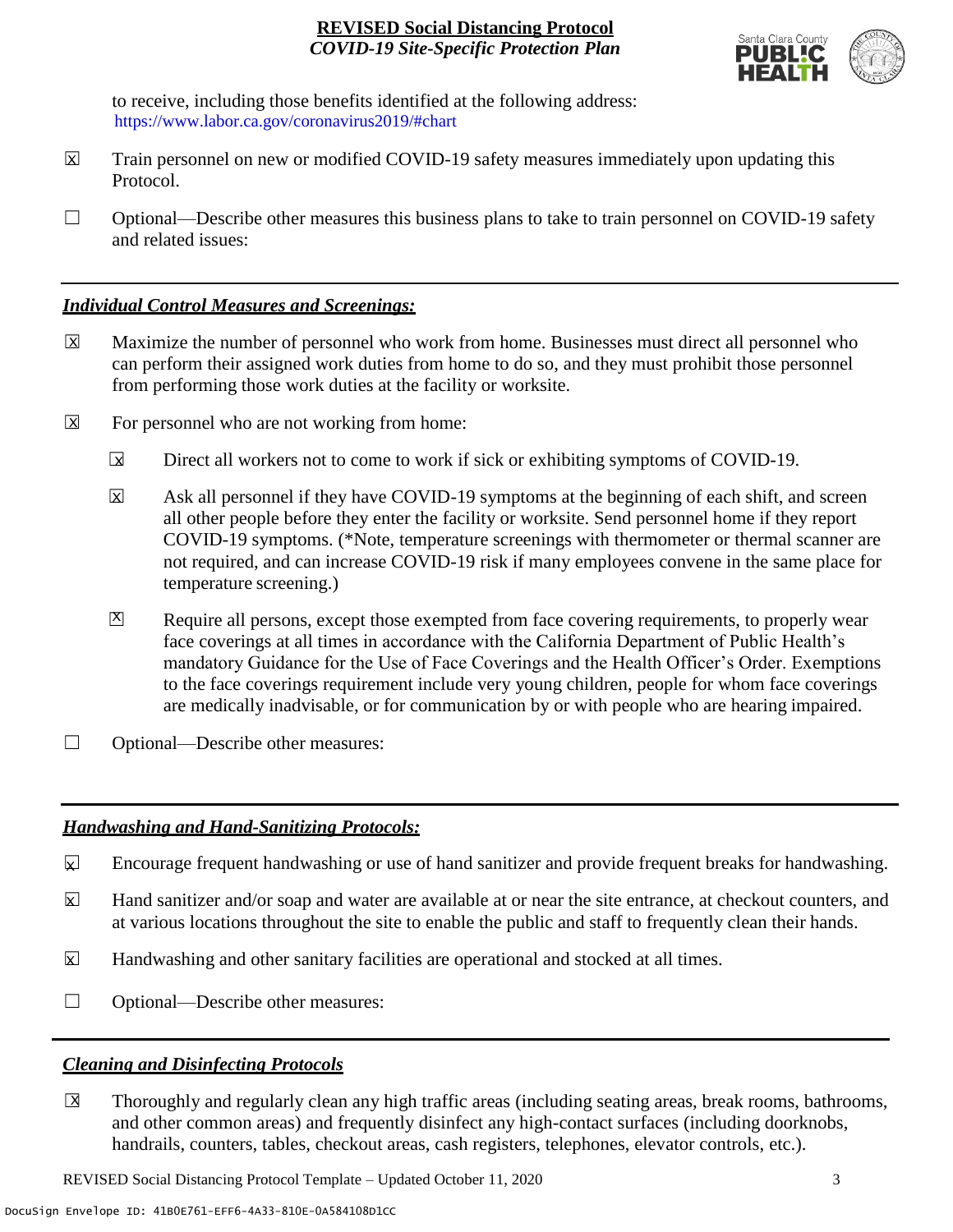

- □ Disinfecting wipes that are effective against COVID-19 are available for use by customers and personnel near shopping carts and baskets if shopping carts and baskets are used at the facility.
- $\Box$  Assign staff to disinfect carts and baskets regularly that are used at the facility if shopping carts and baskets are used at the facility.
- Disinfect any shared equipment and touchable surfaces like payment portals and pens after each use.  $\Box$
- Install contactless devices (including contactless payment systems, motion sensor lights, automatic soap and towel dispensers, and contactless timecard systems) if possible.  $\overline{\mathbf{x}}$
- Adjust operational hours to provide adequate time for cleaning and stocking with social distancing, and provide time for any workers to clean between shifts.  $\sqrt{X}$
- To improve ventilation, filtration, and outdoor air exchange:  $\overline{\mathsf{x}}$ 
	- $\boxtimes$  Evaluate HVAC system (if applicable) to make sure it is properly functioning, and have it regularly serviced.
	- $\boxtimes$  Consider upgrades to HVAC and building air filtration systems and implement any feasible improvements to these systems (for example, to enhance air filtration efficiency and increase the percentage of outdoor air through the HVAC system).
	- $\boxtimes$  Open windows and doors throughout the facility when environmental, building, and safety conditions allow.
- ☐ Optional—Describe other measures:

## *Measures to Maintain Social Distancing:*

- Limit the number of people in the facility/worksite to allow adequate social distancing (six feet minimum) at all times and to comply with any applicable capacity restrictions in the Health Officer Order.  $\mathbf{r}$ 
	- $\boxtimes$  Review, comply with, and enforce any applicable capacity limitations for the facility, following all instructions listed at www.sccgov.org/covidcapacity
- Designate a staff person to ensure that the maximum number of occupants is not exceeded, that all persons are wearing face coverings if required by the Health Officer Order, and that people entering comply with other provisions of this Protocol. Ensure that this person is more than six feet away from others to maintain adequate social distance.  $\overline{\mathsf{x}}$
- Require that all persons at the facility/worksite stay at least six feet away from all other persons, except as strictly necessary to perform job functions. X
- $\Box$  Place tape or other markings at least six feet apart in customer line areas inside the store and on sidewalks at public entrances with signs directing customers to use the markings to maintain social distance.
- $\Box$  If feasible, increase remote (online and telephone) purchasing, delivery, and curbside pickup service options.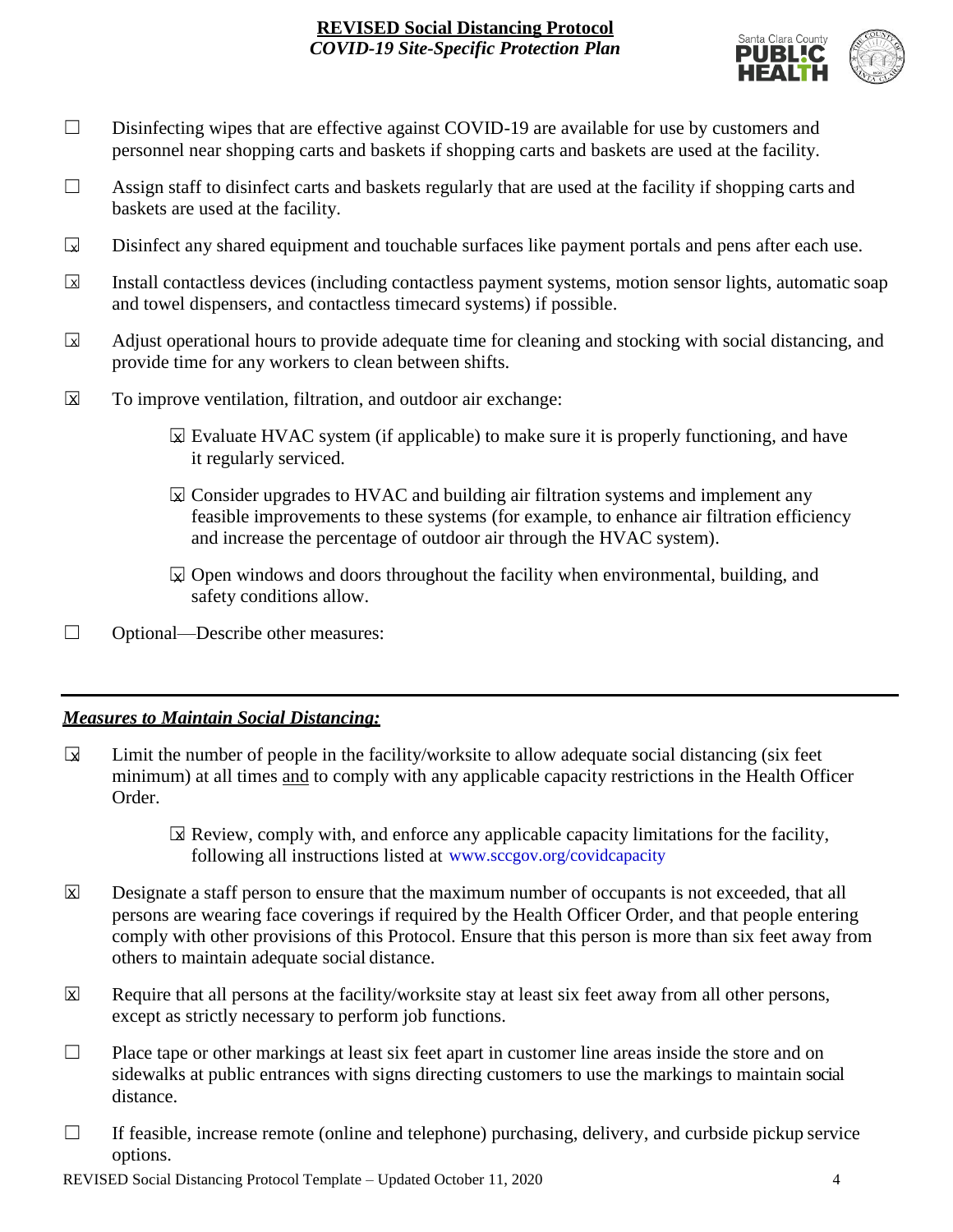

- $\Box$  Separate order areas from delivery areas to prevent customers from gathering.
- Minimize any in-person meetings and adjust those that are necessary to ensure adequate social distancing.  $\overline{x}$
- Stagger personnel breaks, in compliance with wage and hour regulations, to reduce the number of workers taking breaks together.  $\overline{x}$
- Where possible, create outdoor break areas with shade covers as a substitute for indoor break areas. Encourage staff to eat their meals and take their breaks socially distanced outdoors when conditions allow. X
- Limit access to or close indoor break rooms to encourage use of outdoor break areas and prevent crowding. Discourage or prohibit eating or drinking in small, enclosed break rooms if less risky alternative areas exist for staff to take their meals (such as outdoors or socially distanced at individual workstations).  $\overline{X}$
- Require workers to maintain 6-foot social distance at all times while on breaks, and preferably more distance if eating or drinking. Reconfigure break areas to facilitate social distancing. X
- Maximize the use of outdoor space for interactions or transactions with customers to minimize the time that customers and personnel are indoors, particularly when in close proximity to one another. X
- □ Optional—Describe other measures:

## *Procedure if a Person at the Facility/Worksite Tests Positive for COVID-19*

- $\boxtimes$  Review and comply with all measures listed at [www.sccsafeworkplace.org](http://www.sccsafeworkplace.org/) in the event of a confirmed case of COVID-19 amongst personnel. X
- ☐ Create, and post in an area easily viewable by personnel, a plan to comply with all applicable in the event of a confirmed case of COVID-19 amongst personnel. Depending on the type of facility, these measures will likely include, among others:  $\overline{X}$ measures listed at www.sccsafeworkplace.org
	- Immediately removing the infected person from the facility/worksite and ensuring they are no longer occupying the same space as any other personnel.  $\vert X \vert$
	- Instructing the infected person to stay home and isolate in accordance with the instructions listed at [www.sccsafeworkplace.org.](file:///C:/Users/raphael.rajendra/AppData/Local/Microsoft/Windows/INetCache/Content.Outlook/PTLHNOTE/www.sccsafeworkplace.org) www.sccsafeworkplace.org X
	- Notifying the County Public Health Department within four hours of learning of the positive case by following the instructions at www.sccsafeworkplace.org  $\overline{X}$
	- Identifying any workers (and customers, if known) who had close contact with the infected person.  $\overline{\mathsf{x}}$
	- Complying immediately with any case investigation, contact tracing, and worksite investigation measures by the County Public Health Department. This will include providing the names, addresses, phone numbers, and work dates and times for close contacts of the infected person, which employers are required by law to provide to the County Public Health Department upon request.  $\boxed{\mathsf{X}}$

REVISED Social Distancing Protocol Template – Updated October 11, 2020 5 Excluding all close contacts from the facility/worksite or any other jobsite in accordance with  $\sqrt{X}$